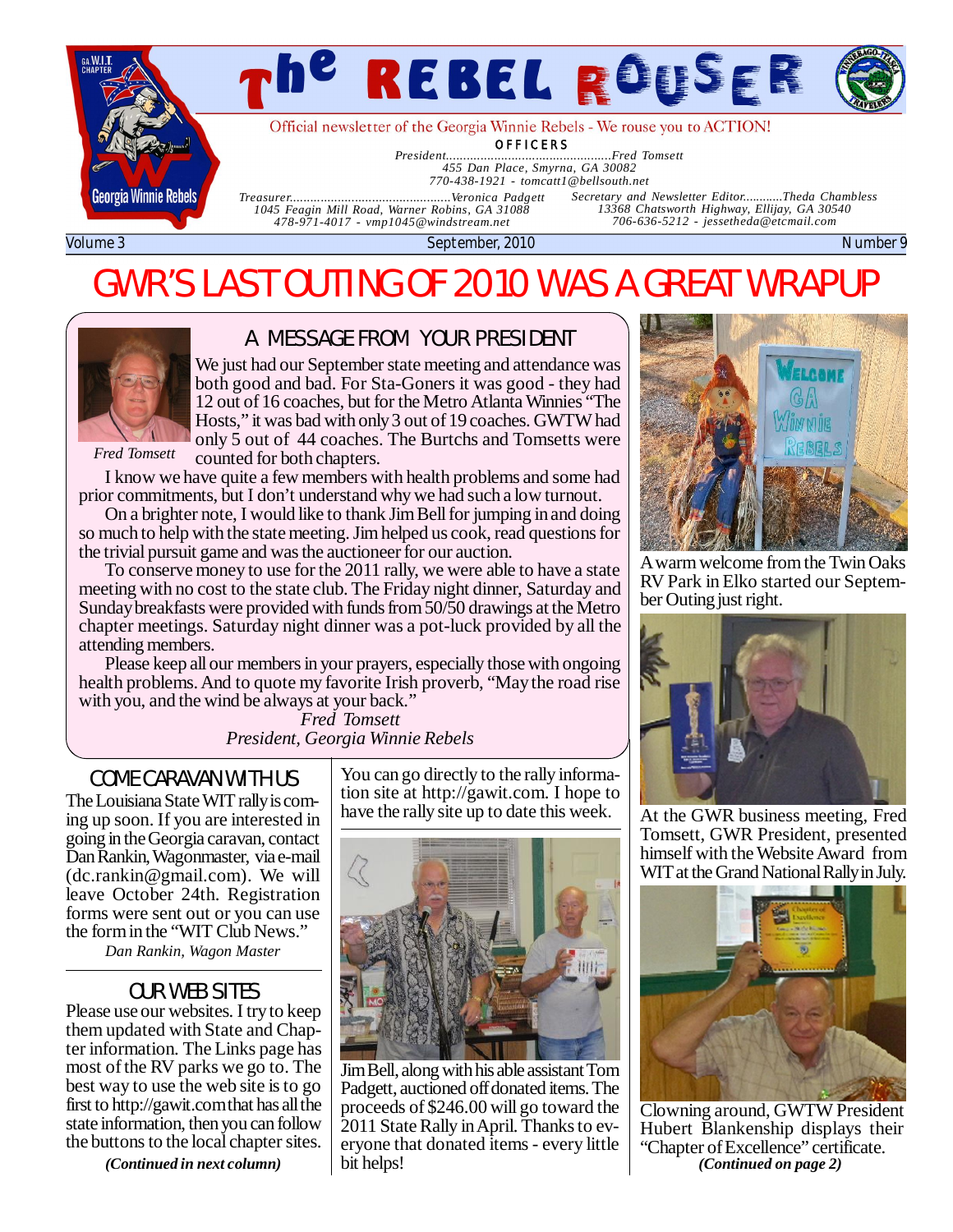### FRIENDSHIP RALLIES ARE CATCHING ON

Just in case you don't know what a "Friendship Rally" is, it is a once-a-year opportunity to ask your friends that have an S.O.B. to join with you in one of your monthly outings. However, you must first get permission from WIT headquarters.

#### THE METRO ATLANTA WINNIES HAD THEIR FIRST FRIENDSHIP RALLY

The Metro Atlanta Winnies had their Friendship Rally in June at the Rivers Edge Mountain RV Resort in Murphy, NC. There were 13 coaches in attendance which included their guests - four couples. They toured "Fields of the Wood" and had a picnic lunch at the TVA Dam.



*"Happy days are here again"*

There are several great restaurants in Murphy and they tried Chevelle's and Brothers restaurants. There was an "RV Stars" contest, which everyone enjoyed. Rivers Edge is a great RV Park.

### 'BAGOs and S.O.B.s at a Gone with the Winnie's Outing OUR FIRST "FRIENDSHIP RALLY"



On October 8-10 at the Harvest Moon RV Park in Adairsville, GA



**S.O.B Winnebago**

We didn't know until recently that WIT offered us the "Friendship Rally" option. I think our present President, Hubert Blankenship, was the first to read the By-Laws. Often we have wished we could bring friends to one of our outings, but sadly, they couldn't attend because they didn't own a Winnebago. **So**, all you GWTW's, take advantage of this once-a-year event. Invite your S.O.B. friends to rally with us in Adairsville in October.

Jesse & Theda Chambless and Fred & Linda Tomsett are hosts. Make reservations at the Harvest Moon RV Park (770-773-7320), then notify Theda Chambless (706-636-5212/jessetheda@etcmail.com).

**The Metro Atlanta Winnies** recently lost one of their cherished members - Tom Pollock. Remember Kris in your thoughts and prayers.



 The Metros have had several members that have been sick or had surgery. Those are: Fred Tomsett, Ruth Huelsbeck, Ken Seifert,

Roy Sowers, Don Stroud, David Stainback and Sarah Sowers. At the present, most of these are well or are improving.

#### YOUR STATE ROSTER

Please help us keep your State Roster up to date. Send any changes to Theda at [jessetheda@etcmail.com](mailto:jessetheda@etcmail.com).

#### 2010 STATE MEETINGS

The last 2010 state meeting was held on September 17-19th at Elko, GA. It was hosted by the Metro Atlanta Winnies.

The next state outing will be in January of 2011 which will be hosted by the Sta-Goners.



Wayne Thomas, Sta-Goner's president, received their "Chapter of Excellence" certificate from GWR president, Fred Tomsett.



Milt Burtch prepares sausages for the Saturday morning breakfast.



The Metro Atlanta Winnies did a great job as hosts. The breakfast was great!



The evening dessert was delicious, also.